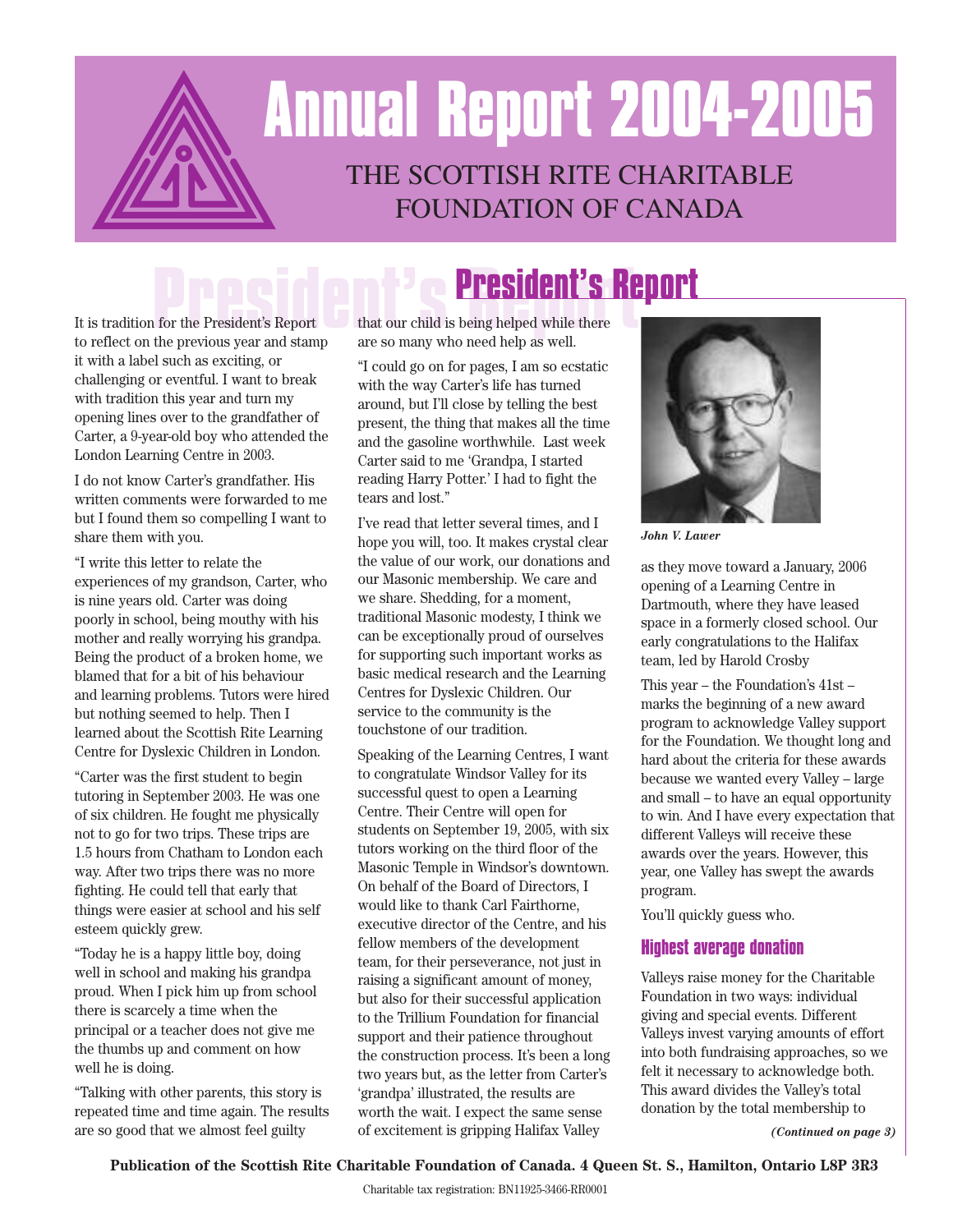# **Treasurer's Report Treasurer's Report**

enjoy a strong financial position and investment income in spite of the stock market remaining flat. The market value of our investment portfolio increased by \$500,000 this fiscal year to a total of \$12.9 million. This increase is net of the disbursement of \$547,00 for the Research and Learning Centre programs. Our income from investments is up by \$140,000 over last year earning a 7.3% rate of return. Donations increased by \$118,000 - \$90,000 of which related to our Learning Centre projects. Operating expenses represent 6.0% (7.9% 2004) of our income, remained within budget and are \$11,000 less than the prior year.

The Learning Centre in London enjoyed a second successful year of operations since its opening in September 2003. Funds raised for their operating fund continue at a level sufficient to cover the operating costs for their current as well as the next fiscal year.

Plans are in place and funds have been raised to open a Learning Centre in Windsor in September 2005. Halifax is well on its way with plans to open a Learning Centre in January 2006.

My concern remains focused on our assessment of the Valley's continuing ability to raise sufficient finds on an annual basis to meet the annual operating costs to keep these Centres open. A National Capital Fund has been established, the income from which is available as a backup for this annual requirement. The income from this fund is available for allocation to a specific Centre as approved by the directors. The funds donated to the National Capital Fund may be made with a note that they are to be transferred to a specific Learning Centre's Capital Fund once that Centre has been established and opened.

This policy, I trust, will encourage donations to the Learning Centre Project on a national basis regardless of the existence of a Centre in your locality, knowing that when the Center is opened, these funds will be transferred to the Capital Fund for that specific Centre. Without such a fund, any shortfall in the fundraising for the operating costs for the Learning Centre Project must draw on income from the General Capital Account. Such a draw would restrict our

ability to maintain the level of funding presently being used for our Grants, Awards and Bursary programs.

Other Valleys have expressed an interest in opening a Learning Centre in their area. The Centre in London and the new Centres being opened in Windsor and Halifax have created an excitement for this endeavor. The reports from students and tutors in London, and the request for us to increase the capacity not only in London but also in other areas, illustrate the need for programs for dyslexic children. To meet this need we must proceed with caution in the preparation of our projections and the assessment of the sponsoring Valley's ability to continue to raise the funds needed to cover the annual operating costs. Opening a Centre is a long-term commitment; it is not just being able to raise funds for the initial start-up expenses.

It continues to be a pleasure to serve you as your Treasurer. I have expressed your appreciation to the office staff, George Robbins, Sue Thompson, Janey Smith and Annie Thompson for their continuing contribution to the successful operation of our Foundation.

> Respectfully submitted, H. Edward Standish, Treasurer

### **Statement of financial position**

|                                               | 2005          | 2004         |
|-----------------------------------------------|---------------|--------------|
| <b>Assets</b>                                 |               |              |
| Cash and cash equivalents                     | \$<br>472,573 | \$<br>10,606 |
| Accrued interest                              | 307,000       | 305,869      |
| GST receivable                                | 1,843         | 2,692        |
| Prepaids                                      | 34,503        | 7,754        |
|                                               | 815,919       | 326,921      |
| Equipment                                     | 6,901         | 13,803       |
| Investments (market value \$12,923,967;       |               |              |
| $2004 - 12,416,471$                           | 11,815,036    | 11,414,053   |
|                                               | \$12,637,856  | \$11,754,777 |
| <b>Liabilities</b>                            |               |              |
| Payables and accruals                         | \$<br>15,487  | \$<br>5,000  |
| <b>Net assets</b>                             |               |              |
| Net assets invested in equipment              | 6,901         | 13,803       |
| Unrestricted net assets - Income retained for |               |              |
| charitable and benevolent purposes            | 1,127,855     | 985,545      |
| Internally restricted net assets - Capital    | 11,487,613    | 10,750,429   |
|                                               | 12,622,369    | 11,749,777   |
|                                               | \$12,637,856  | \$11,754,777 |
|                                               |               |              |

### **Directors and Officers of the Foundation 2004-2005**

#### **Executive**

J.V. Lawer, *President* H.E. Crosby, *Vice-President* J.C. Fairthorne, *Secretary* H.E. Standish, *Treasurer*

#### **Balance of Directors**

R.A. Barnett R.E. Barr P.A. Decelles T.V. Hannan G.M. Martin D.R. Thornton R.L. Waddell

#### **Directors Emeritus**

T.W.S. Band J.N. Fenton J.W. Lowry N.R. Richards C.A. Sankey I.D. Steeves J.E.E. Winch

#### **Appointed Officers**

T.E. Lewis, *Assistant Treasurer* G.R. Robbins, *Assistant Secretary*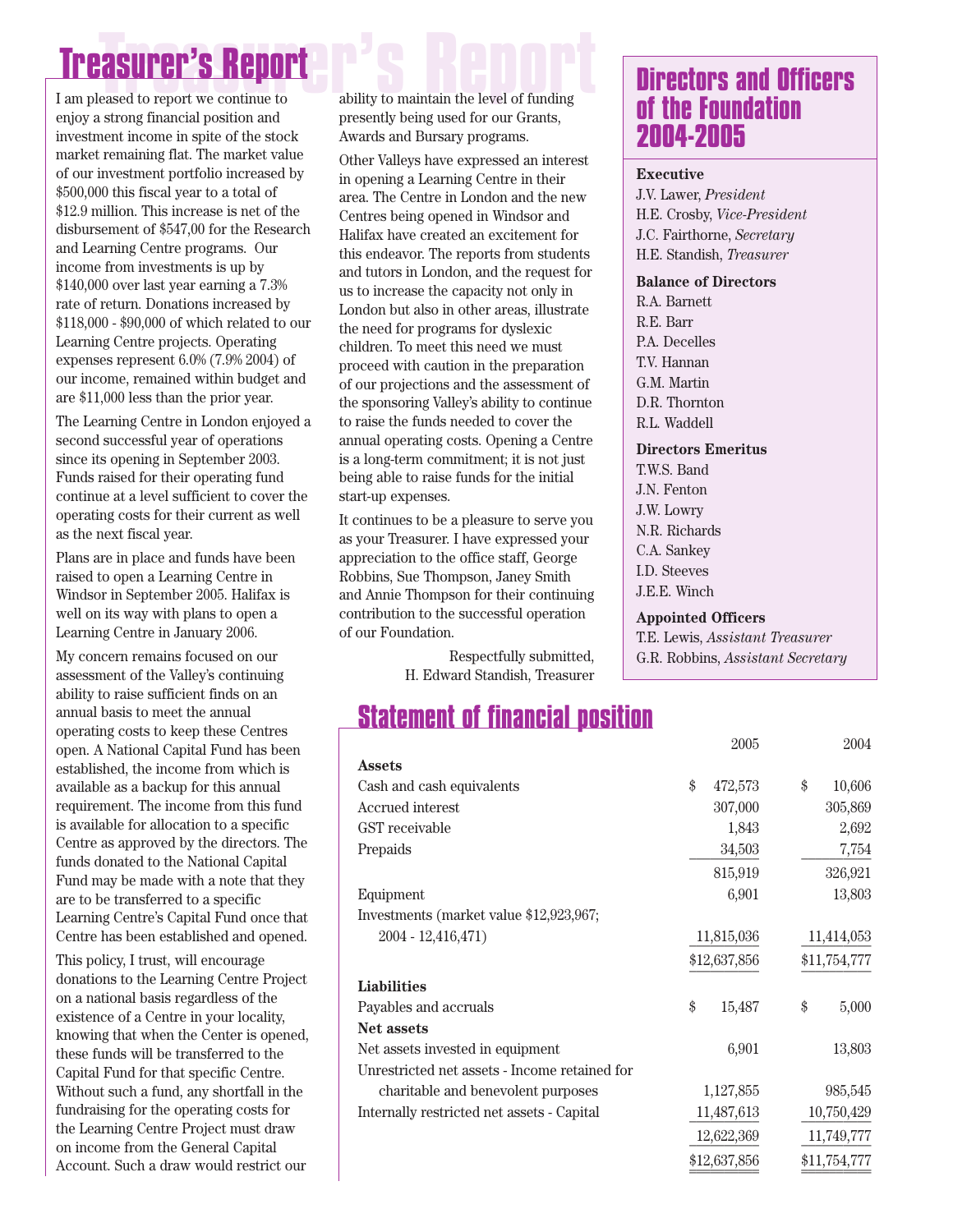### **Statement of Operations and Changes in Net Assets**

|                                            | 2005          | 2004          |
|--------------------------------------------|---------------|---------------|
| Revenue                                    |               |               |
| Bank and term deposit interest             | \$<br>1,293   | \$<br>9,922   |
| Donations - London Learning Centre         | 34,013        | 46,175        |
| Investment income                          | 651,425       | 616,337       |
| Gain on disposal of investments            | 421,402       | 315,738       |
|                                            | 1,108,133     | 988,172       |
| <b>Expenses</b>                            |               |               |
| Administration fees                        | 36,403        | 31,980        |
| Insurance                                  | 14,065        | 10,699        |
| Lapel pins                                 | (567)         | 1,275         |
| Professional fees                          | 7,728         | 6,210         |
| Computer consulting                        | 983           | 724           |
| Directors and committee meetings           | 1,874         | 3,418         |
| London learning centres - national expense | 5,610         | 1,928         |
| Printing and office supplies               | 1,019         | 7,374         |
| Postage                                    | 4,561         | 2,501         |
| Promotion and public relations             | 14,702        | 31,659        |
| Miscellaneous                              | 2,500         | 2,130         |
|                                            | 88,878        | 99,898        |
| Excess of income revenue over expenses     | 1,019,255     | 888,274       |
| Distribution                               |               |               |
| Grants                                     | 381,723       | 418,789       |
| Awards                                     | 91,750        | 97,500        |
| <b>Bursaries</b>                           | 8,000         | 12,000        |
| London Learning Centre Project             | 65,251        | 62,011        |
|                                            | 546,724       | 590,300       |
| Excess of income revenue over              |               |               |
| expenses and distribution                  | 472,531<br>\$ | 297,974<br>\$ |

### **Statement of capital revenue**

|                                               | 2005      | 2004      |
|-----------------------------------------------|-----------|-----------|
| Revenue                                       |           |           |
| Donations                                     |           |           |
| Individuals, Lodges and Masonic organizations | \$138,972 | \$143,138 |
| London Learning Centre donations              | 96,685    | 46,682    |
| Other Learning Centre donations               | 52,085    |           |
| <b>Bequests</b>                               | 112,320   | 80,331    |
|                                               |           |           |
| Capital revenue                               | \$400,062 | \$270,151 |

## **President's Report**

*(Continued from page 1)*

reach an 'average donation' figure. The top five Valleys are:

|          | Avg.<br>donation | <b>Total</b> | <b>Member-</b><br>ship |
|----------|------------------|--------------|------------------------|
| Windsor  | \$129.84         | \$75,439     | 581                    |
| Montreal | 58.20            | 23,220       | 399                    |
| London   | 42.37            | 66,812       | 1,577                  |
| Fraser   | 31.27            | 8,225        | 263                    |
| Chatham  | 20.45            | 5,643        | 276                    |

### **Highest participation rate**

The participation rate award is based on the number of individual donors as a percentage of the total membership. While we recognize the importance of fundraising events, individual support is something we continue to emphasize as part of our Masonic duty. The top five Valleys are:

| Participation rate |
|--------------------|
| 14.83%             |
| 14.24              |
| 11.59              |
| 11.54              |
| 10.91              |
|                    |

By way of comparison, the national participation rate in 2004-05 was 5.4%, down from 6.6% in 2003-04. We are hopeful the rate will rise in 2005-06 and that we will eventually reach our minimum target of 10% participation.

### **Largest increase in donation**

Sometimes, we just have to go for the big figure, and this is the category. This category is simply the greatest increase in total donation in 2004-05 compared with 2003-04.

The top five Valleys are:

|          | <b>Increase</b> | 04-05 total |
|----------|-----------------|-------------|
| Windsor  | \$38,526.96     | \$75,438.76 |
| London   | 25,917.27       | 66,812.12   |
| Montreal | 21,110.00       | 23,220.00   |
| Hamilton | 12,841.91       | 33,894.01   |
| Toronto  | 7,626.87        | 31,357.29   |

Congratulations to everyone in the top five, but especially Windsor. Windsor Valley has always been a major supporter of the Scottish Rite Charitable Foundation, but now, with their new Learning Centre, the Valley has set an extraordinary standard for others.

*(Continued on page 4)*